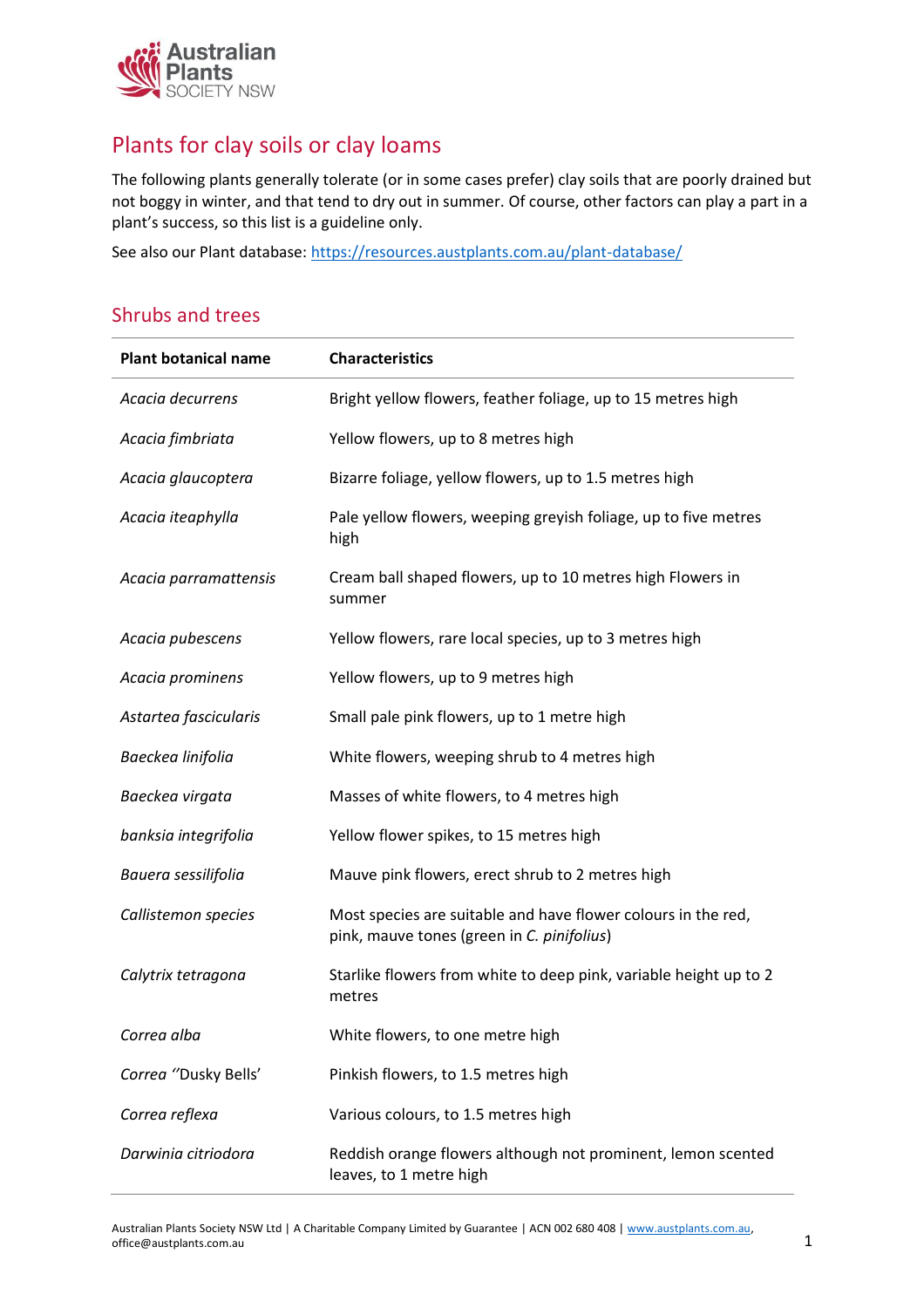

| Elaeocarpus reticulatus     | White or pink flowers, a slender tree to 8 metres high                                                   |
|-----------------------------|----------------------------------------------------------------------------------------------------------|
| Grevillea 'Canterbury Gold' | Golden coloured flowers, a prostrate to 2 metres high                                                    |
| Grevillea 'Moonlight'       | Cream flowers, to 4 metres high                                                                          |
| Grevillea barklyana         | Pink toothbrush flowers, a large shrub/tree to 8 metres high                                             |
| Grevillea juniperina        | Many flower colours available, a prostrate plant to 1.5 metres<br>wide                                   |
| Grevillea lanigera          | Cream to pinkish flowers growing to 1.5 metres high                                                      |
| Grevillea sp. grafted       | Many of the Grevillea species that have been grafted onto a<br>hardy rootstock such as Grevillea robusta |
| Hymenosporum flavum         | Native frangipani with yellow fragrant flowers, growing to 6<br>metres high                              |
| Indigofera australis        | Sprays of deep pink flowers, variable 1 to 2 metres high                                                 |
| Kunzea parvifolia           | Pink flowers, a spreading plant to 1.4 metres high by 3 metres<br>across                                 |
| Leptospermum 'Cardwell'     | White flowers, a weeping shrub to 1.5 metres high                                                        |
| Leptospermum petersonii     | White flowers with lemon scented leaves, growing to 6 metres<br>high                                     |
| Leptospermum scoparium      | White flowers growing to 2 metres high                                                                   |
| Melaleuca fulgens           | Red or orange flowers to 1.5 metres wide and 1.5 metres high                                             |
| Melaleuca hypericifolia     | Orange to red flowers to 3 metres across by 2.5 metres high                                              |
| Melaleuca lateritia         | Orange to red flowers, to 2 metres high                                                                  |
| Melaleuca styphelioides     | White flowers, prickly leaved paperbark, a small tree to 8 metres<br>high                                |
| Melaleuca thymifolia        | Purple flowers, 1 metre wide by 1 metre high                                                             |
| Philotheca difformis        | White starry flowers up to 1 metre high                                                                  |
| Philotheca myoporoides      | White starry flowers up to 1 metre high                                                                  |
| Thryptomene saxicola        | Paynes hybrid has pink flowers and grows to 1.2 metres high                                              |
| Westringia fruticosa        | White flowers to 2 metres high by 4 metres wide                                                          |
| Westringia longifolia       | White to pale blue flowers, to 2 metres high                                                             |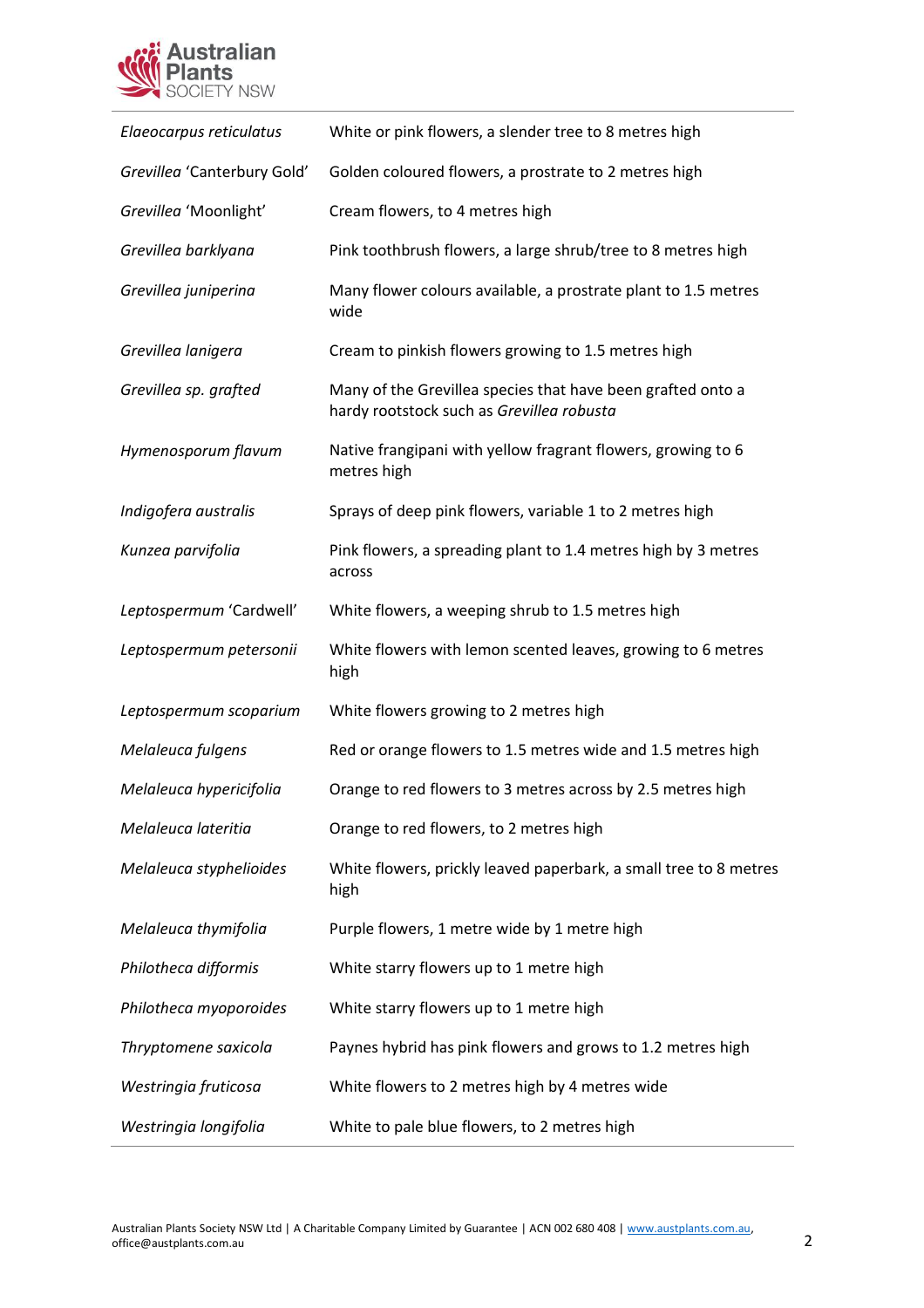

### Ground cover shrubs

| <b>Plant botanical name</b>              | <b>Characteristics</b>                                                        |
|------------------------------------------|-------------------------------------------------------------------------------|
| Banksia integrifolia 'Roller<br>Coaster' | A vigorous prostrate shrub with yellow flowers                                |
| Bauera rubiodies                         | Pink flowers, 1 metre high by 2 metres wide with purple flowers               |
| Brachyscome angustifolia                 | A spreading shrub about 1 metre high                                          |
| Brachyscome multifida                    | A spreading shrub about 1 metre high                                          |
| Commelina cyanea                         | Native Wandering Jew with small blue flowers. Can be very<br>vigorous on clay |
| Grevilleg 'Royal Mantle'                 | Red toothbrush flowers, to 2 metres wide                                      |
| Myoporum parvifolium                     | White flowers to 1.5m high, more if some moisture                             |

# Vines, climbers that act as ground covers

| <b>Plant botanical name</b> | <b>Characteristics</b>                                                                                          |
|-----------------------------|-----------------------------------------------------------------------------------------------------------------|
| Hardenbergia violacea       | A prostrate or climbing plant with purple flowers. There are also<br>white cultivar and shrubby forms available |
| Hibbertia serpyllifolia     | Yellow flowers growing to about 1 metre high                                                                    |
| Kennedia rubicunda          | A prostrate runner with red flowers                                                                             |

#### Grasses

| <b>Plant botanical name</b> | <b>Characteristics</b>                                                                         |
|-----------------------------|------------------------------------------------------------------------------------------------|
| Dianella caerulea           | Blue flowers with strap like leaves, to 1 metre high                                           |
| Dianella revoluta           | Bright blue flowers with yellow anthers on spikes to 1 metre<br>followed by bright blue fruits |
| Lomandra hystrix            | Clumping strappy leaves to 1.5 metres high and about 1 metre<br>wide                           |
| Lomandra longifolia         | Clumping strappy leaves, to 1 metre high                                                       |
| Oplismenus spp              | Basket grass, a thick mat forming grass or ground cover for<br>shady damp areas. Can be mown   |
| Viola betonicifolia         | A tiny shrub with violet flowers grows to 20 centimetres high                                  |